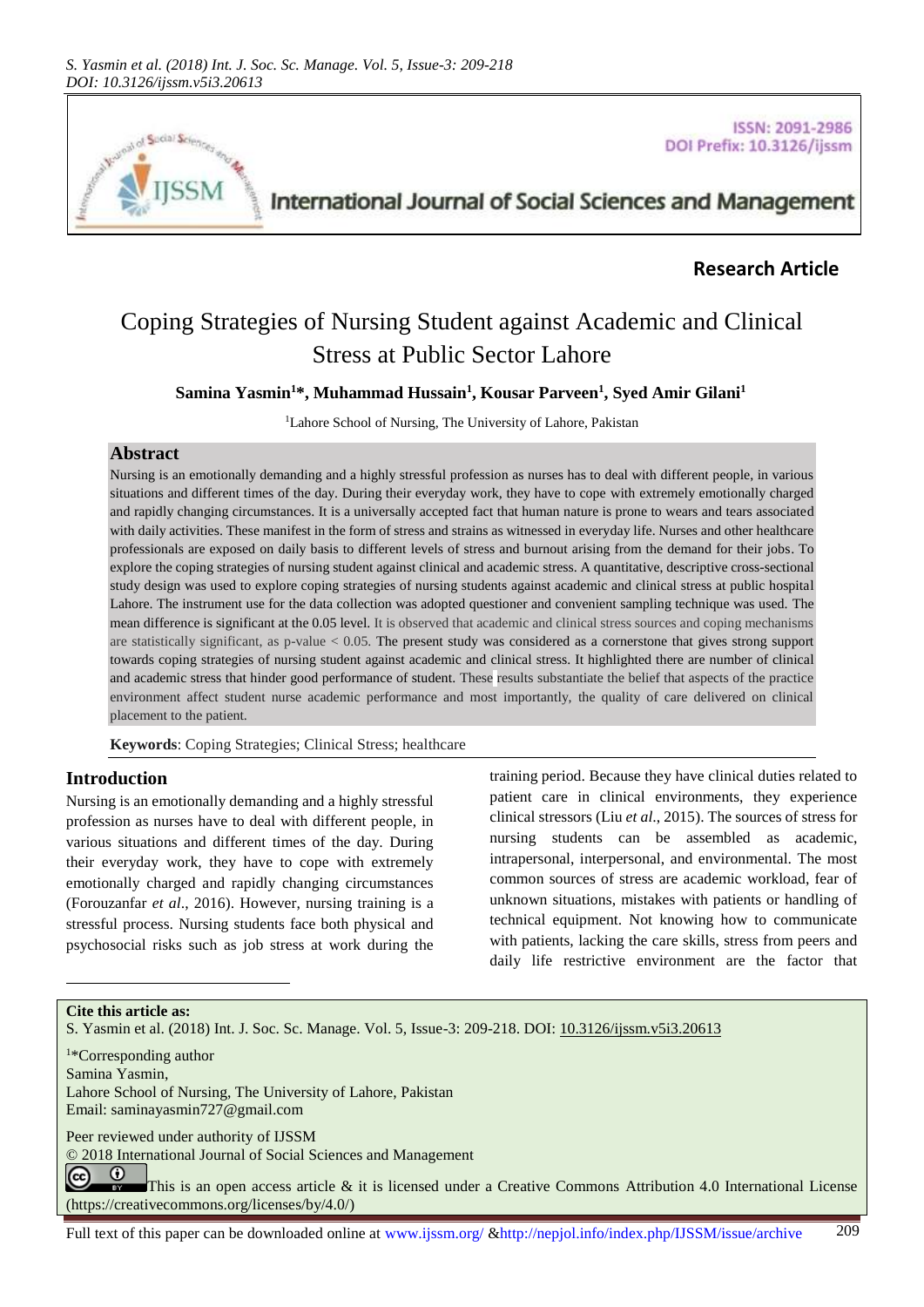influence on nursing student (Bryan *et al*., 2016). Moreover the other factor leading to stress are lack of quality free time, difficulty in time management, and inconsistent faculty responses to their concerns gap between theory and practice, and lack of clinical supervision (Van Eylen *et al*., 2014). The most common type of stress nursing student faced is academic or clinical stress. Academic stress means education related stresses. Academic stress is the main sources of stress faced by nursing student. The factor leading to academic stress are preparation for exams, receiving negative feedback from teachers in the clinical environment, passing theoretical exams or assessments, dissatisfied with instructional methods, uncertainty about content and curriculum, gaps between theory and practice and lack of guidance from teachers (Akhu-Zaheya, Shaban, & Khater, 2015). Moreover other academic stress factor such as poor communication among teacher and nursing student and lack of support in their study was viewed as crucial and expected to increase the feelings of frustration and dissatisfaction among nursing students (Blomberg *et al*., 2014). In another study, the factor which cause academic stress faced by nursing students are examination and the timing of examinations, student spend most of their time in preparation for examination that disturb work-life balance of nursing students. They also experience longer hours of study and an associated lack of free time. Moreover, poor classroom set up is also a sources of stress for student that does not promote a positive learning environment (Hawker, 2012). Nursing student also faced different stresses at clinical site. Clinical stress means workplace or clinical site related stresses among nursing student. Clinical stress is the second main sources of stress faced by nursing student. Factor leading to clinical stress are fear of making a mistake in clinical placements and feeling responsible for what happened to patients, not having enough time to fulfill all functions of nursing and how to discuss patients' illness with clinical instructor are common stressors perceived by nursing students (Malig, Pearson *et al*. 2016). Moreover other factor leading to clinical stress are communication errors among nurses' student and clinical instructor and negative feedbacks given by clinical instructor at their clinical placement in front of patients (Bryan *et al*., 2016). Other additional factor of clinical stress are such as working with dying patients, conflicts with other staff, insecurity about clinical competence, interpersonal problems with patients, and work overload. Not knowing how to help patients with emotional problems, not sharing of emotions and experiences related to clinical practices with nursing staff (Torres *et al*., 2015). Consequently, other factor of clinical stress were a lack of caring attitudes of instructors with their student while nursing student are caring of a patients that negatively affects their motivation to learn, not developing clinical skills and perceived a lack of practical skills. Time pressures was also a factor of stress within which they are expected to work on clinical

placement (Knutson *et al*., 2014). Nurses need to cope with stress through coping strategies. Coping strategies are key elements of nurses' stress reactions. Coping strategy are a stabilizing factor that are as important as the stressful event itself. Nursing students' stress in their clinical and academic placement can be altered by the coping strategies they choose to apply. Effective coping strategies help students to perform markedly better in regards to their studies; coping strategies also aid in relieving students' stress. Several researchers found that the best and most useful coping strategies are problem solving, transference (efforts to keep a positive attitude toward the stressful situation), and unrelenting optimism (Bryan *et al*., 2016). The other coping strategies mostly used by nursing student at their academic and clinical placement are self-confident approach, optimistic approach, and social support seeking approach focused on reducing stressors (Huber *et al*., 2013). Additionally, other coping strategies nursing students generally used are problem solving coping strategies including optimistic action and social support to deal with the entrance exam stress, but use of emotion-focused coping strategies including avoidance. Problem-focused coping had a positive main effect of reducing psychological distress (Bryan *et al*., 2016). In another study, nursing student cope with academic and clinical stress by removing the stressor through manipulating the environment, developing specific responses to help cope with the stressor or seeking diversion from the stressor (Akhu-Zaheya *et al*., 2015).

#### *Problem Statement*

It is a universally accepted fact that human nature is prone to wears and tears associated with daily activities. These manifest in the form of stress and strains as witnessed in everyday life. Nurses and other healthcare professionals are exposed on daily basis to different levels of stress and burnout arising from the demand for their jobs. Nurses play a key role in the efficient health care services. However, academic and clinical stress elements may create the issues for the nurses and affect the services. In Pakistan, nurses have high stress level which minimize the quality of patient care and ultimately hospital practices will be compromised. Therefore, it is need of the time to investigate the source of stress among nurses and their coping mechanisms at a workplace, so that the solution to the problem can be provided and the quality of healthcare services are not compromised (Sikander & Aziz, 2012). Stress has been recognized as serious health problem among nurses. It declines the quality of work performance and standard of living. Majority of nurses have severe stress level in everyday life which may put negative effects on their health and professional responsibilities (Badil *et al*., 2016). It has been found that one in five nurses want to quit their job and 40% nurses experience considerable burnout due to academic and workplace stress. Consequently, burnout is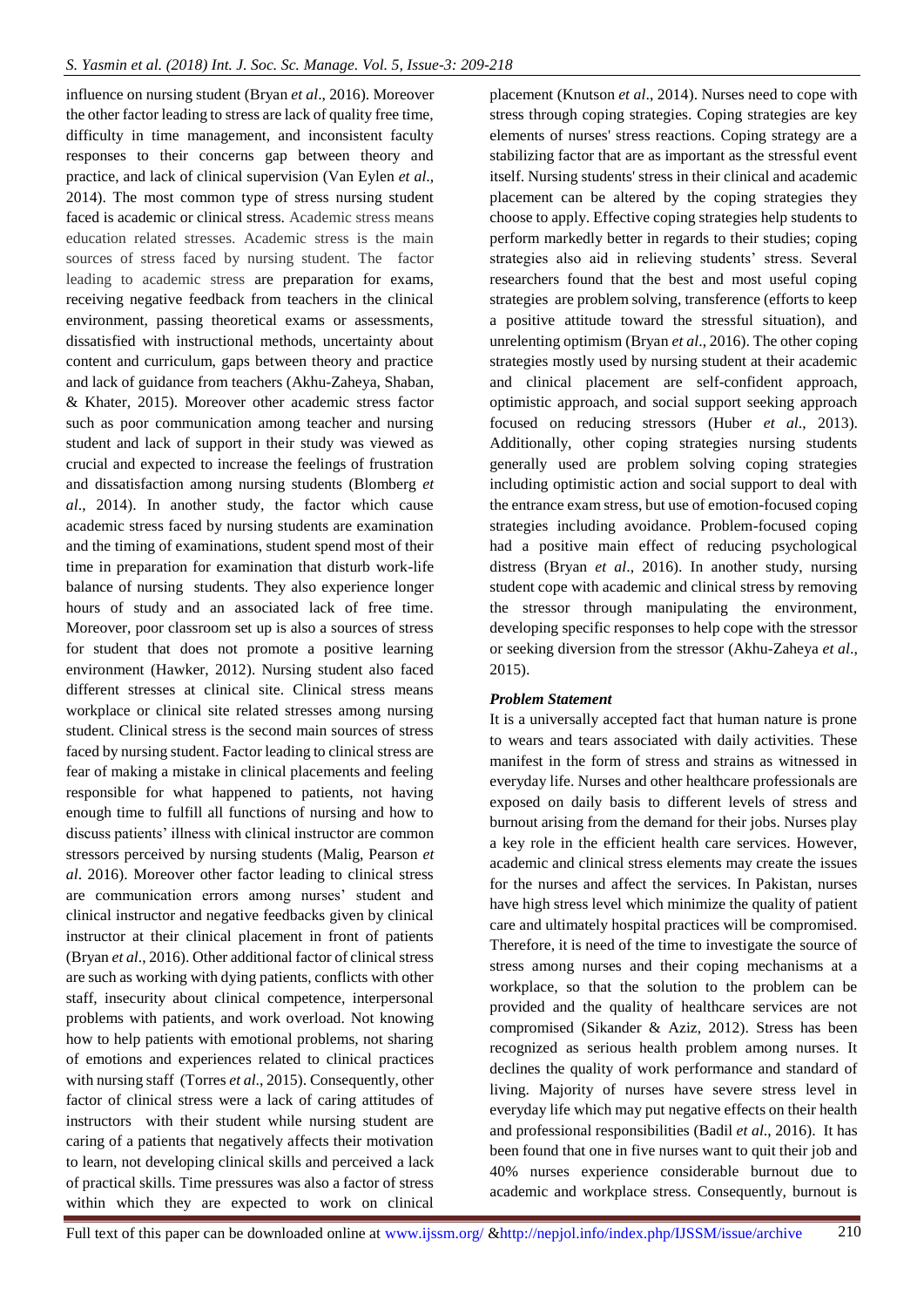the leading cause of stress among nurses (Roberts & Grubb1, 2014).

#### *Significance of the Study*

The quality of education and patient care is revealed by good performance of nursing students during the academic and training period. Current study will be a source of information for improving my knowledge regarding source of stress that nursing student faced at their academic and clinical site. This study will motivate and enhance the learning attitude of nursing students within class room and clinical placement. The results of this study may benefit the students by allowing them to understand the factors that affect their academic and clinical learning in better way. Students become able to used different coping strategies to face different stressors. The findings of this study will help the nursing college and hospital administration to implement the policies to eradicate the factors that cause stress among nursing student at academic and clinical site. This enables the students to utilized better coping strategies of stress which produce quality nurses and their performance at clinical site will be improved. These efforts help the nurses to become competent health care professional to give high quality patient care and hospital prestige will be enhanced.

#### *Purpose of Study*

The purpose of this study is to explore coping strategies of nursing student against academic and clinical stress at public hospital Lahore.

#### *Research Question*

- 1) What are the stressors that cause academic stress among nursing student?
- 2) What are the stressors that cause clinical stress among nursing student?
- 3) What is the relationship between academic and clinical stressor that cause stress?
- 4) What are the coping strategies nursing students used to cope with clinical and academic stress?

#### *Objective of Study*

- *1)* To explore the stressors that cause academic stress among nursing student
- *2)* To explore the stressors that cause clinical stress among nursing student.
- *3)* To find relationship between academic and clinical stressor that cause stress
- *4)* To determine the coping strategies nursing students used to cope with clinical and academic stress.

#### *Theoretical Framework*

The theoretical framework used for this study is the Transactional Model of Stress and Coping by Lazarus and Folkman (1984). The Transactional Model of Stress and Coping is a framework for evaluating the processes of coping with stressful events. This Model is applicable to the current study because Student Nurses are usually faced with enormous responsibility and demands for care, the intense emotional pressure surrounding death and dying, prolonged and exhausting working hours. Transactional model Emphasis on how stress affects their behavior and output as it relates to the quality of care they are capable of rendering and how to overcome stress (Lazarus & Folkman, 1984).

## **Literature Review**

Stress is a global phenomenon and has been found to have bad health impact and adversely affect the learning of students, it is difficult to avoid from stress in daily living. Nursing student have various causes of clinical stress, including long duration of working hours, heavy work load, night shifts resulting in sleep deprivation, imbalance between work and life, isolated feelings, and loss of control over the workplace stress, presented by less autonomy and cause of stress (Furukawa *et al*., 2017). The most commonly stated academic stressor were assignment workload whereas the commonly reported clinical stressors were lack of knowledge, inadequate training, and long hours of duties at clinical placement that affect the emotional and behavioral health and social life of the Nursing student (Sikander & Aziz ,2012). According to Sharif (2015) the most important academic source of stress among nursing student are to the preparation of examination, not availability of resources on illness in Nursing library and dis-satisfied with instructional method which are not only compromise the delivery of patient care, also affect the health and clinical practice of nursing students. However, the most commonly occurred clinical stress among nursing student is to being criticized by teachers in clinical environments. According to Jung & Park (2015) study on academic stressors showed that the important source of stress was being receiving negative feedback from teachers in the academic placement and uncertainty about content and of curriculum. This causes feeling of frustration and distress among nursing student. According to author found that clinical stress caused by over work load at clinical site and Nursing student have not enough time to fulfill the function of nursing that interrupting learning among nursing students in a clinical learning environment of stress among nursing student (Furukawa *et al*., 2017). According to Shukla (2013) clinical sources of stress includes fear of the unknown clinical environment, conflict between the real and ideal clinical practice, lack of professional nursing skills, unfamiliar patients' diagnoses and treatments, providing physical, psychological and social care to patients, fear of making mistakes, and the death of a patient . In another study observed that nursing students are being stressed during academic site. Nursing students are suffered with many issues that hinder student's capabilities. The most observed sources of stress are fear of failure, uncertainty about future, lack of confidence, unease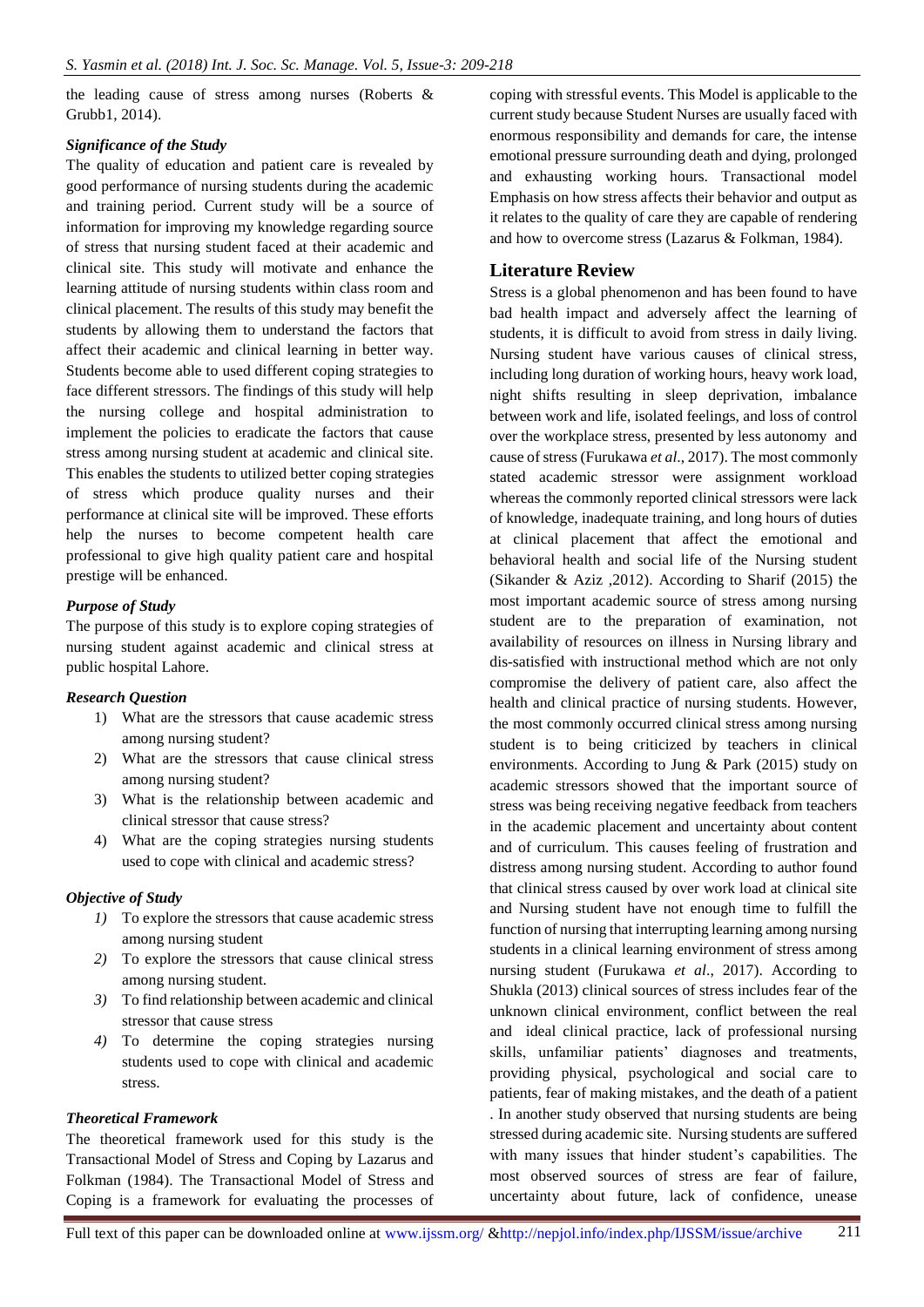anxiety, sadness, depression, lack of self-confidence negative attitudes, short temper, poor sleep and poor satisfaction about performance indicator defined as marker which gives incitement towards stress which causes feeling of distress, anxiety and depression (Papathanasiou *et al*., 2014). Several researchers found that the most common source of stress at clinical placement among nurses were being criticized by teachers in the clinical placement, followed by encountering a dying patient and the fear of making practice errors (Bryan *et al*., 2016). A study showed that major sources of clinical stresses for nurses incorporates, workload, workplace environment, conflict between relationship with senior, Lack of staff and high turnover, having excessively work to do, assuming disagreeable clinical practice, independently performing of difficult task and inactive favors, outcomes of committed errors, seek after the vocation to harm of the well-known life, bringing the work at home, insufficient supervision of the bosses, feeling secluded among others (Milsom *et al*., 2012). Another study showed that nursing students have stresses are mainly related to the rules and regulations of nursing schools, teachers rude behavior, communication error among student and teacher that lead to stress among nursing student which causes feeling of distress and anxiety among student, to cope with these manifestation need to be effective coping strategies by cooperation with members of health teams (Malig *et al*., 2016). Several study found, that because of academic and clinical stressors, nursing students are distressed, disappointed and experience a lack of motivation and burnout. So it is important to know whether the students use effective coping methods or not. In clinical learning environments, the support and attitudes of clinical instructor is vital for nursing students. The opportunities and encouragement given by clinical instructor increased the confidence level of nursing students in clinical practice (Allan *et al*., 2016)**.** Another study showed that to manage the stress arising from long working hours, there is need for management action on limiting the amount of hours done by student nurses. Nurse Managers should be arranging the shifts and the duration of shifts to avoid from unnecessary stress. greed that stress is associated to the number of hours done by nursing but added that the availability of social support and time management helped to reduce the negative effect of the stress on their performance (Acikgoz *et al*., 2016). Consequently, social support was identified as an effective coping strategy for nurses to cope with stress. By this, a better-organized management structure and organized individual working practice are seen as effective way of managing or coping with work stress is in agreement with that coping resource such as social support or working group is an effective coping strategy for coping with stress. Other coping strategies include effective communication strategies, prevention of management conflicts and perceived control (Rinsky *et al*., 2013). In a study conducted in Jordan, nursing students most frequently used problem

solving as a coping strategy, while avoidance was used the least. Similarly, in a Taiwanese study, problem solving and staying optimistic were more frequently used than other coping strategies. The uses of the problem-solving strategies need the individuals to make an active effort and to create solutions, unlike the avoidance strategy (Demir *et al*., 2014).

# **Methodology**

*Study Design:* A quantitative, descriptive cross-sectional study design was used to explore coping strategies of nursing students against academic and clinical stress at public hospital Lahore.

*Setting:* The setting for this study was the College of Nursing, King Edward Medical University Lahore. Data was collected from nursing students regarding the coping strategies of nursing students against academic and clinical stress at public hospital Lahore.

*Study Population:* Study Population for this research was the Nursing Students of the College of Nursing, King Edward Medical University Lahore.

*Sample Size:* The Sample size was194 nursing students.

*Sampling Method*: To recruit the required sample, a convenient sampling technique was used, which is nonprobability sampling method.

*Inclusion Criteria:* All female General Nursing Diploma Students ( $1<sup>st</sup>$  year, 2nd and  $3<sup>rd</sup>$  year) having age 15 to 30 years from the College of Nursing, King Edward Medical University, Lahore and who are willing to participate was included in this study.

*Exclusion Criteria:* Midwifery Student and students having age less than 15 years and above 30 years was excluded. Nursing Students who are not interested and not willing to participate was excluded. Male nurses were also excluded in this study.

*Study Duration:* Study will be conduct in four months Jan 2018 to May 2018.

*Data gathering plan:* Data was gathered by distributing close-ended questionnaire among nursing students of the College of Nursing, King Edward Medical University Lahore. An adopted questionnaire about the academic and clinical stress resources and way of coping mechanisms is used here. The questionnaire is adopted from published research article (Bahadır-Yılmaz 2016).Study participant was guided and instructed to fill the questionnaire.

*Data analyze:* Data was be analyzed by using the Statistical Package for the social science (SPSS) 21, descriptive statistics such as frequencies, means, SD- Deviation and percentages. One way ANOVA was used to find relationship between academic and clinical stressor among nursing student.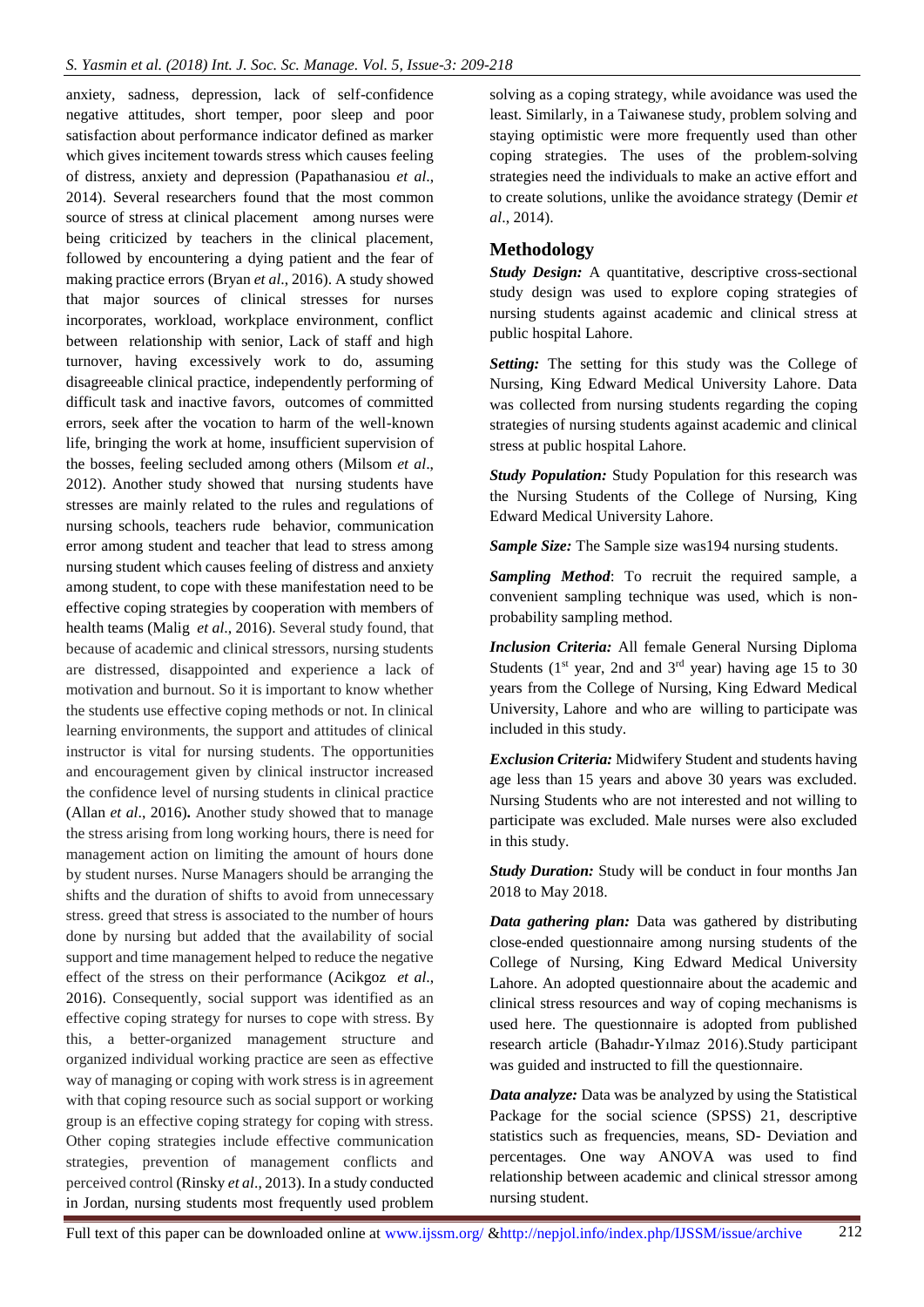Tool of Research: Questionnaire consist on 4 sections, 1st section contain demographic questions,  $2<sup>nd</sup>$  section contain questions on clinical stress,  $3<sup>rd</sup>$  section contain questions on academic stress and 4th section contain questions about coping strategies, adopted from published research article questionnaire was used to collect the information (Bahadır-Yılmaz, 2016)**.**

*Ethical Consideration:* Permission was taken from the Principal Lahore School of Nursing, The University of Lahore. Permission was also taken from College of Nursing, King Edward Medical University Lahore. A consent form will be attached with each questionnaire. The information of respondent was kept confidential. They gave full permission to withdraw at any time if they want.

## **Data Analysis and Interpretations**

Data analysis and interpretation means to define characteristics of each component in various aspects and measure it mathematically by applying different strategies or test, manipulate the required things by following the statistics rules or principles to determine the relationship between components or variables and that relation is to interpret and examine the finding with aspects (Thompson, 1993).

#### *Demographic Data Analysis*

Table 1 shows that gender of participants, 100% (n=194) are female nurses from king Edward College of Nursing Lahore. Mean of gender is (2.00+.00). Among age of participant 194 attendees, there were 23.7% (n=46) between 15-18 years, 47.9% (n=93) were between 19-22 years, 28.4% (n=55) between 23-26 years  $(2.05+0.722)$ . There were 35.6% (n=69) 1<sup>st</sup> year student 32.0% (n=62) were 2<sup>nd</sup> year student,  $132.5\%$  (n=63) were  $3<sup>rd</sup>$  year student in the study with the mean of experience (1.97+0.826).The figure no 4.5 was related qualification of participants. The data in Table 1 shows that the qualification of participants 45.9%  $(n=89)$  was Matric, 54.1%  $(n=105)$  were Fsc, 0%  $(n=0)$ were B.A/ BSc with mean  $(1.54+.50)$ .

# *Academic Sources of Stress*

Table 2 shows the data collected from various respondents regarding academic sources of stress. Being not satisfied

with instructional methods? 37.6% (n=73) disagree, 39.2%  $(n=76)$  partially agree, 23.2%  $(n=45)$  participants were fully agree (1.86+.768). Difficulty of finding resources on illness and nursing in library? 19.6% (n=38) participants were disagree,  $40.7\%$  (n=79) were agree,  $39.7\%$  (n=77) were partially agree with  $(2.0+.745)$ . Being forced to study continuously for academic success? 34.0% (n=66) participants were disagree, 35.6% (n=69) were agree, 30.4% (n=59) were partially agree with  $(1.96 \pm .804)$ . Feelings of time pressure about doing homework? 30.9% (n=60) participants were disagree, 43.8% (n=85) were agree,  $25.0\%$  (n=49) were partially agree with  $(1.94 + .749)$ .

## *Clinical Sources of Stress*

Not accepting teacher's perspective, 24.7% (n=48) participants were disagree, 47.4% (n=92) were agree, 27.8% (n=54) were partially agree with (2.03+.726), Encountering a dying patient, 26.8 % (n=52) participants were disagree,  $44.3\%$  (n=86) were agree,  $28.9\%$  (n=56) were partially agree with  $(2.02 \pm .748)$  Not having enough time to fulfill all functions of nursing, 25.3% (n=49) participants were disagree, 47.9% (n=93) were agree, 26.3% (n=51) were partially agree with  $(2.10+.722)$ Not having enough time to provide emotional support to a patient.26.3% (n=51) participants were disagree, 39.2%  $(n=34)$  were agree, 34.5%  $(n=67)$  were partially agree with  $(2.08 \pm .778)$  Not talking with nursing staff about problems in clinical practices, 22.7% (n=44) participants were disagree,  $46.9\%$  (n=91) were agree,  $30.4\%$  (n=59) were partially agree with (2.08+.726). Not sharing of emotions and experiences related to clinical practices with nursing staff?. 28.4% (n=55) participants were disagree, 40.7%  $(n=79)$  were agree, 30.9%  $(n=60)$  were partially agree with (2.03+.771). Not knowing how to help patients with emotional problems?, 28.4% (n=55) participants were disagree,  $42.3\%$  (n=82) were agree,  $29.4\%$  (n=57) were partially agree with  $(2.01 \pm .762)$ . Uncertainty associated with use of equipment used in patient care. 28.4% (n=55) participants were disagree, 38.1% (n=74) were agree, 33.5% (n=65) were partially agree with  $(2.05 \pm .787)$  (Table 3).

| <b>Participants</b>          | $n = 194$ ( <i>f</i> )%                                                |                                           |  |  |
|------------------------------|------------------------------------------------------------------------|-------------------------------------------|--|--|
| Gender of respondents        | Female (194) 100%                                                      |                                           |  |  |
| Age Group of respondents     | $1=15-18(46)$ 23.7%<br>$3 = 23 - 26(55)28.4%$                          | $2=19-22(93)$ 47.9%<br>$4 = 27 - 30(0)0%$ |  |  |
| Year of study of respondent  | $1=1$ <sup>st</sup> year(80)41.2%<br>$3=3^{\text{rd}}$ year (20) 10.3% | $2=2nd$ year(94) 48.5%                    |  |  |
| Qualification of respondents | 1=Matric (89)45.9%<br>$3 = B.A/BSc(0)0%$                               | $2 = FSc(105)54.1\%$<br>$4$ =others $(0)$ |  |  |

**Table 1**: Demographic Data Analysis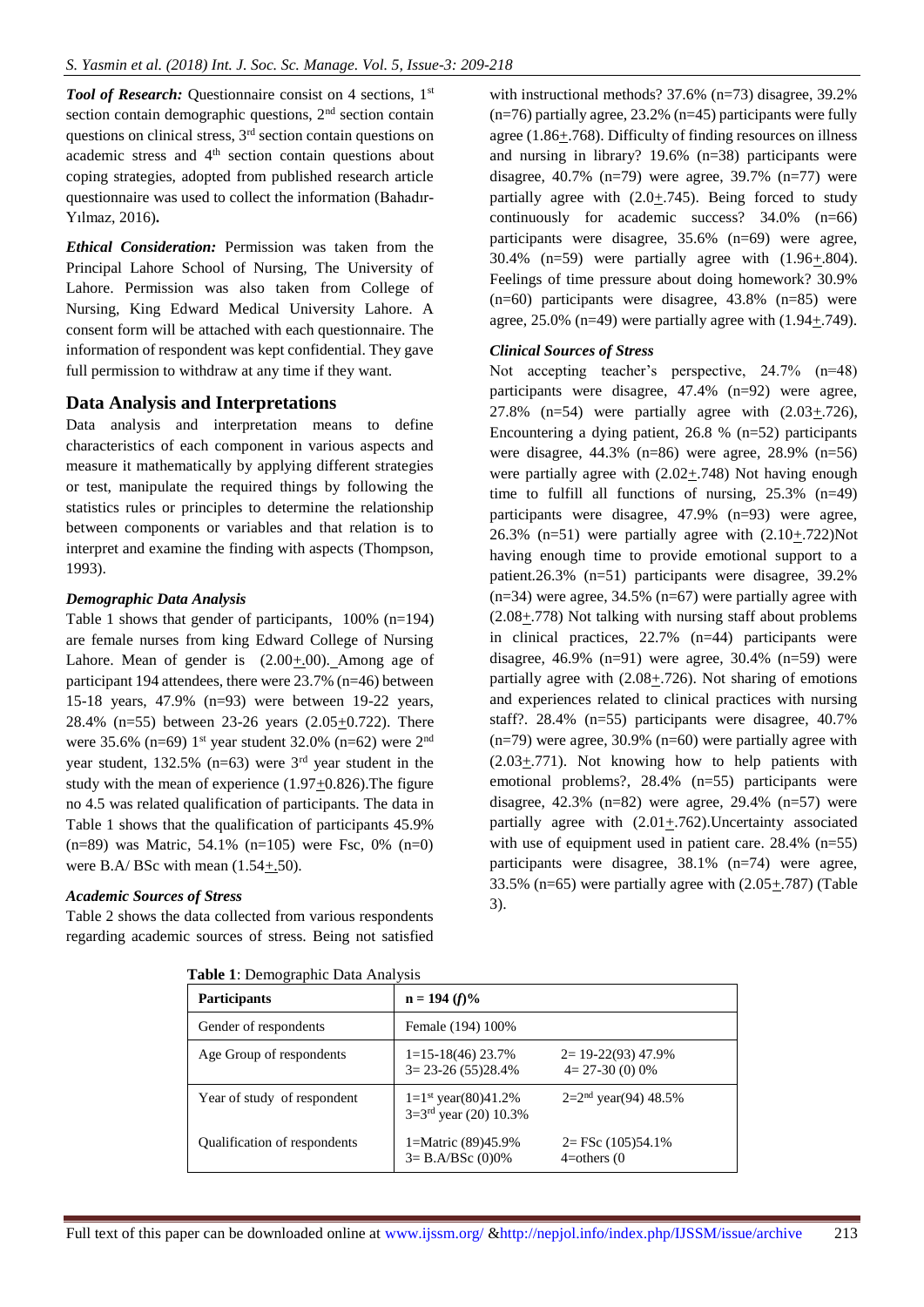| <b>Variable</b>                                           | <b>Disagree</b> | <b>Partially</b> | <b>Fully Agree</b> | Mean & St.        |  |
|-----------------------------------------------------------|-----------------|------------------|--------------------|-------------------|--|
|                                                           | $(f)$ %         | Agree            | $(f)$ %            | Dv                |  |
|                                                           |                 | $(f)$ %          |                    |                   |  |
| Being not satisfied with instructional methods.           | (73)37.6%       | (76)39.2%        | (45)23.2%          | $(1.86 + .768)$   |  |
| Difficulty of finding resources on illness and nursing in | (38)19.6%       | (79)40.7%        | (77)39.7%          | $(2.0+.745)$      |  |
| library.                                                  |                 |                  |                    |                   |  |
| Being forced to study continuously for academic success.  | (66)34.0%       | (69)35.6%        | (59)30.4%          | $(1.96 + .804)$   |  |
| Feelings of time pressure about doing homework            | (60)30.9%       | (85)43.8%        | (49)25.0%          | $(1.94 \pm .749)$ |  |
| Receiving negative feedback from teachers in clinical     | (50)25.8%       | (89)45.9%        | (55)28.4%          | $(2.03 \pm .737)$ |  |
| environment.                                              |                 |                  |                    |                   |  |
| Uncertainty about content and of curriculum               | (39)20.1%       | (81)41.8%        | (74)38.1%          | $(2.18 \pm .743)$ |  |
| Inadequately equipped classroom environment               | (50)25.8%       | (68)35.1%        | (76)39.2%          | $(2.13 \pm .797)$ |  |
| Preparing for the exam.                                   | (58)29.9%       | (71)36.6%        | (65)33.5%          | $(2.04 \pm .797)$ |  |
| Gap between theory and practice.                          | (82)42.3%       | (64)33.0%        | (48)24.7%          | $(1.82 + .802)$   |  |
| Intensity of academic workload                            | (54)27.8%       | (80)41.2%        | (60)30.9%          | $(2.03 \pm .768)$ |  |
| Home/dormitory environment makes studying difficult.      | (39)20.1%       | (77)39.7%        | $(78)40.0\%$       | $(2.20 \pm .752)$ |  |
| Passing theoretical exams or assessments                  | (36)18.6%       | (73)37.6%        | $(85)43.8\%$       | $(2.25+.750)$     |  |
| Insufficient support from teachers.                       | (33)17.0%       | (89)45.9%        | (72)37.1%          | $(2.20+.710)$     |  |
| Lack of guidance from teachers.                           | (48)24.7%       | (81)41.8%        | (65)33.5%          | $(2.09 \pm .760)$ |  |
| Negative feelings about educational achievement.          | (51)26.3%       | (73)37.6%        | (70)36.1%          | $(2.10 \pm .786)$ |  |

## **Table 3:** Clinical sources of stress**.**

| <b>Variable</b>                                                                              | <b>Disagree</b> | <b>Partially</b> | <b>Fully</b> | Mean & St.        |  |
|----------------------------------------------------------------------------------------------|-----------------|------------------|--------------|-------------------|--|
|                                                                                              | $(f)$ %         | Agree            | Agree        | Dv                |  |
|                                                                                              |                 | (f) $%$          | $(f)$ %      |                   |  |
| Not accepting teacher's perspective.                                                         | (48)24.7%       | (92)47.4%        | (54)27.8%    | $(2.03 \pm .726)$ |  |
| Encountering a dying patient.                                                                | (52)526.8%      | (86)44.3%        | (56)28.9%    | $(2.02 \pm .748)$ |  |
| Not having enough time to fulfill all functions of nursing.                                  | (49)25.3%       | (93)47.9%        | (51)26.3%    | $(2.01 \pm .722)$ |  |
| Not having enough time to provide emotional support to a<br>patient.                         | (51)26.3%       | (34)39.2%        | (67)34.5%    | $(2.08 \pm .778)$ |  |
| Not talking with nursing staff about problems in clinical<br>practices.                      | (44)22.7%       | (91)46.9%        | (59)30.4%    | $(2.08 + .726)$   |  |
| Encountering with a patient suffering.                                                       | (42)21.6%       | (85)43.8%        | (67)34.4%    | $(2.13 \pm .740)$ |  |
| Not sharing of emotions and experiences related to clinical<br>practices with nursing staff. | (55)28.4%       | (79)40.7%        | (60)30.9%    | $(2.03 \pm .771)$ |  |
| Not knowing how to help patients with emotional problems.                                    | (55)28.4%       | (82)42.3%        | (57)29.4%    | $(2.01 \pm .762)$ |  |
| Fear of making practice errors.                                                              | (46)23.7%       | (91)46.9%        | (57)29.4%    | $(2.06 \pm .728)$ |  |
| Being criticized by teachers in clinical environments.                                       | (46)23.7%       | (81)41.8%        | (67)34.5%    | $(2.11 \pm .757)$ |  |
| Not knowing what to say to patient about his/her illness.                                    | (43)22.2%       | (82)42.3%        | (69)35.6%    | $(2.13 \pm .750)$ |  |
| Uncertainty associated with use of equipment used in patient<br>care.                        | (55)28.4%       | (74)38.1%        | (65)33.5%    | $(2.05 \pm .787)$ |  |
| Not knowing how to help family of patients about emotional<br>needs.                         | (39)20.1%       | (96)49.5%        | (59)30.4%    | $(2.10+.705)$     |  |
| Giving care for a dying patient.                                                             | (64)33.0%       | (88)45.4%        | (41)21.1%    | $(1.88 \pm .730)$ |  |
| Negative clinical experiences with nursing staff.                                            | (59)30.4%       | (84)43.3%        | (51)26.3%    | $(1.96 \pm .754)$ |  |
| Having disagreement about patient's condition.                                               | (60)30.9%       | (98)50.5%        | (36)18.6%    | $(1.88 \pm .694)$ |  |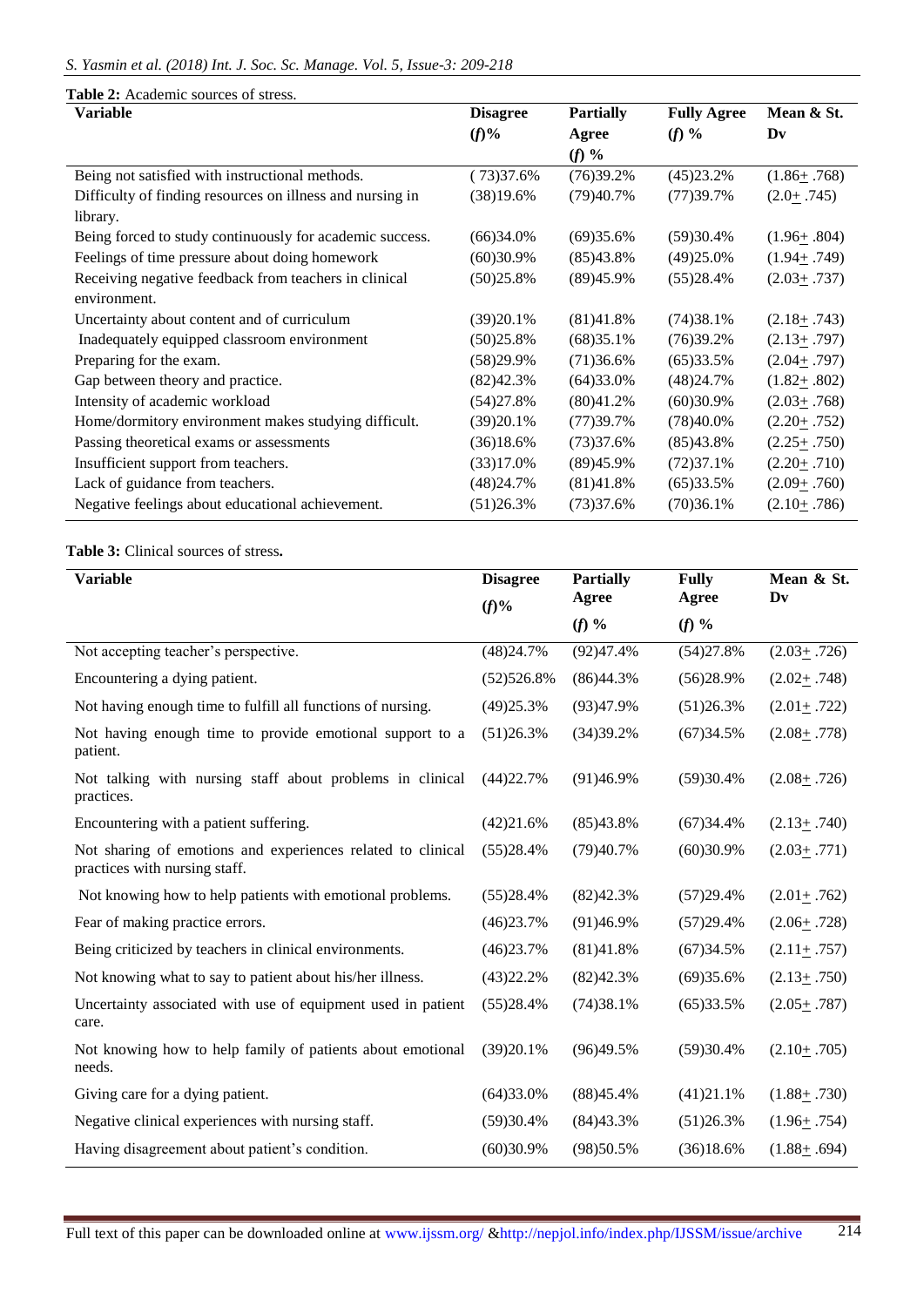#### *S. Yasmin et al. (2018) Int. J. Soc. Sc. Manage. Vol. 5, Issue-3: 209-218*

| <b>Table 4: Coping strategies</b> |                 |                        |                    |                   |  |  |  |
|-----------------------------------|-----------------|------------------------|--------------------|-------------------|--|--|--|
| <b>Variable</b>                   | <b>Disagree</b> | <b>Partially Agree</b> | <b>Fully Agree</b> | Mean & St. Dv     |  |  |  |
|                                   | $(f)$ %         | $(f)$ %                | (f) $%$            |                   |  |  |  |
| Self-confident approach           | (59)30.4%       | (96)49.5%              | (39) 20.1%         | $(1.90 \pm .705)$ |  |  |  |
| Helpless approach                 | (61)31.4%       | (91)46.9%              | (42)21.6%          | $(1.90 + .724)$   |  |  |  |
| Optimistic approach               | (57)29.4%       | $(85)43.8\%$           | (52)26.8%          | $(1.97 + .751)$   |  |  |  |
| Yielding approach                 | $(0)0\%$        | (94)48.4%              | (100)51.5%         | $(2.52+.501)$     |  |  |  |
| Social support seeking approach.  | $(0)0\%$        | (89)45.9%              | (105)54.1%         | $(2.54 + .500)$   |  |  |  |

**Table 5: ANOVA**

|                      | Sum of Squares | Df  | Mean Square F |        | Sig. |
|----------------------|----------------|-----|---------------|--------|------|
| Between Groups 1.911 |                |     | .955          | 10.070 | .000 |
| <b>Within Groups</b> | 54.928         | 579 | .095          |        |      |
| Total                | 56.838         | 581 |               |        |      |

The mean difference is significant at the 0.05 level.

Tukey HSD

| (I) categories  | (J) categories                    | Mean Difference (I-J) | Std. Error | Sig. | 95% Confidence Interval |             |
|-----------------|-----------------------------------|-----------------------|------------|------|-------------------------|-------------|
|                 |                                   |                       |            |      | Lower Bound             | Upper Bound |
| Academic stress | clinical stress                   | .031                  | .031       | .584 | $-.04$                  | .10         |
|                 | coping strategies                 | $-.103*$              | .031       | .003 | $-.18$                  | $-.03$      |
| clinical stress | Academic stress                   | $-.031$               | .031       | .584 | $-.10$                  | .04         |
|                 | coping strategies                 | $-.134*$              | .031       | .000 | $-.21$                  | $-.06$      |
|                 | coping strategies Academic stress | $.103*$               | .031       | .003 | .03                     | .18         |
|                 | clinical stress                   | $.134*$               | .031       | .000 | .06                     | .21         |

# *Coping Strategies*

Data shown in Table 4 shows the coping strategies of respondents. Self-confident approach 30.4% (n=59) participants were disagree, 49.5% (n=96) were agree, 20.1% (n=39) were partially agree with (1.90+.705). Helpless approach 31.4% (n=61) participants were disagree,  $46.9\%$  (n=91) were agree,  $21.6\%$  (n=42) were partially agree with (1.90+.724).Optimistic approach 29.4%  $(n=57)$  participants were disagree, 43.8%  $(n=85)$  were agree, 26.8% (n=52) were partially agree with (1.97+.751).

The mean difference is significant at the 0.05 level. Showed that to determine whether any of the differences between the means are statistically significant, compare the p-value to significance level. It is observed that academic and clinical stress sources and coping mechanisms are statistically significant, as  $p$ -value < 0.05 (Table 5).

# **Discussion**

The present study assesses the coping mechanisms of nursing students against academic and clinical stress in their academic and clinical placement in tertiary hospital of Lahore and was found that nursing students generally had moderate levels of academic and clinical practice stress**.** 

The current study found that nursing students had multiple sources of academic and clinical stress. They experienced academic stressors such as preparing for exams, receiving negative feedback from teachers in the clinical environment, passing theoretical exams or assessments, not being satisfied with instructional methods, uncertainty about content and curriculum, gaps between theory and practice and lack of guidance from teachers. Most of the student is not being satisfied with instructional methods with mean  $(1.86 \pm .768)$ . In previous study among the clinical stressors, the highest number were given to being criticized by teachers in clinical environments followed by encountering a dying patient, the fear of making practice errors, not knowing how to help patients with emotional problems, not knowing how to help families of patients with emotional needs and not having enough time to provide emotional support to patients (Khater, Akhu-Zaheya, & Shaban, 2014). In current study lack of guidance from teachers with mean and SD (2.25+.768), insufficient support from teacher with mean and SD  $(2.20 \pm .710)$ , Passing theoretical exam or assessment with Mean and SD (2.25+.768),Intensity of academic workload with mean and SD (2.03+.768), Preparing for the exam with mean and SD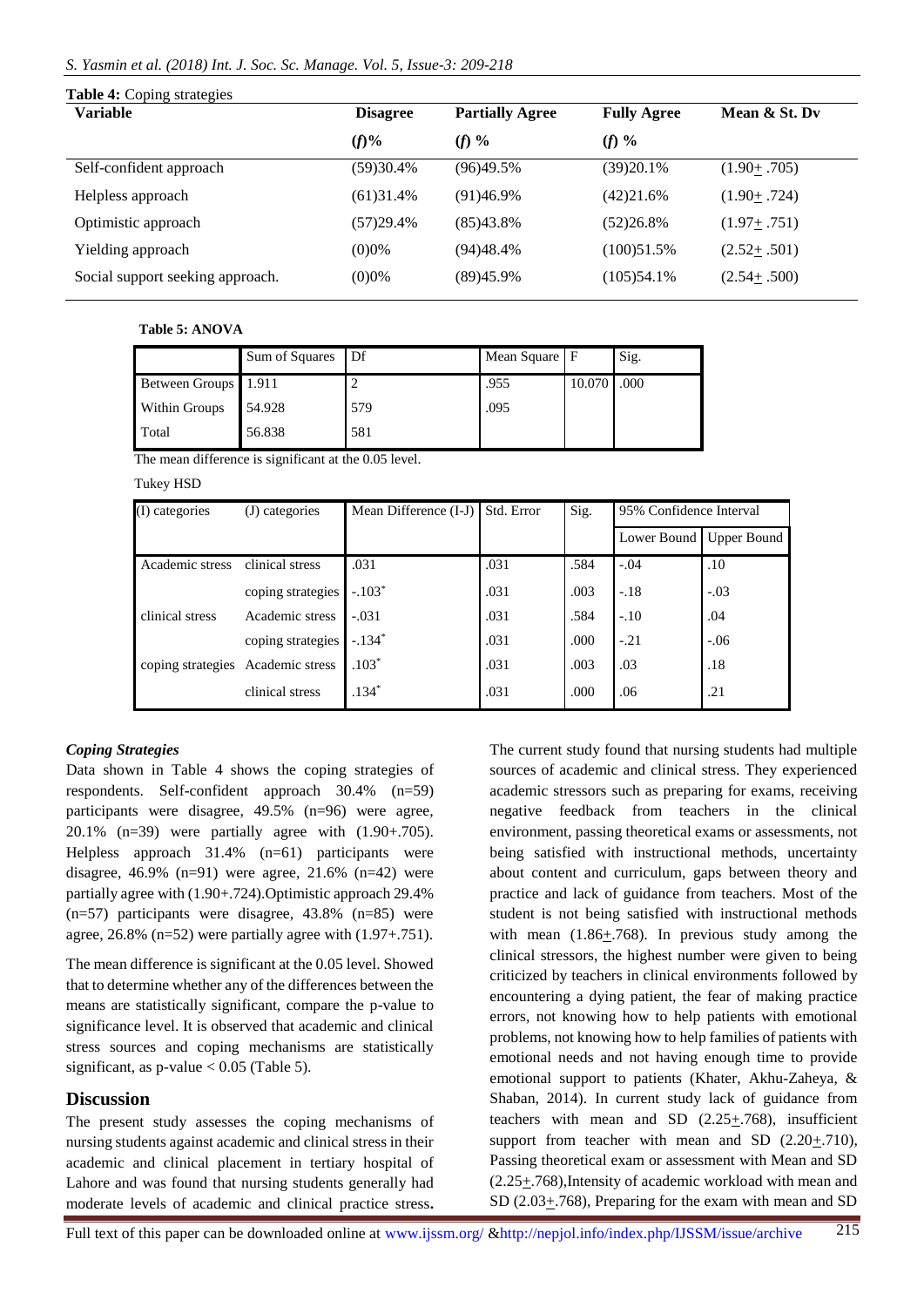$(2.04 \pm .797)$ , Inadequately equipped classroom environment with mean and SD (2.13+.797), Uncertainty about content and of curriculum with mean and SD  $(2.18 \pm .743)$ , Receiving negative feedback from teachers in clinical environment with mean and SD (2.03+.737), Feelings of time pressure about doing homework with Mean and SD  $(1.94 \pm .749)$ , Being forced to study continuously for academic success with mean and SD (1.96+.804), Being not satisfied with instructional methods with mean and SD  $(1.86 \pm .768)$ . On another hand in previous study the most common type of stressors perceived was stress from assignment work (M= 2.12, SD=0.88), followed by stress of peers and daily life  $(M=1.65, SD= 0.91)$  and from nursing staff and teachers  $(M = 1.58, SD = 0.89)$ . The major stress event students experienced was worrying about grades (M= 2.62, SD=1.34), followed by experiencing pressure from the nature and quality of clinical practice  $(M = 2.15, SD=1.22)$ and feeling that one's performance does not meet teachers' expectations ( $M = 1.98$ , SD=1.17). Minor stress the students experienced was related to communication with patients  $(M=.85; SD= 1.14)$ , inability to provide patients with good nursing care  $(M= 1.18; SD=1.07)$ , and being unfamiliar with medical history and terms  $(M=1.25; SD=1.09)$  (Chan *et al*., 2014). In current study most of the student used coping strategies are Self-confident approach are used with  $(1.90 \pm .705)$ , Helpless approach with  $(1.90 \pm .724)$ , Optimistic approach used with  $(1.97 + .751)$ , Yielding approach used with  $(2.52 \pm .501)$ , Social support seeking approach used with mean  $(2.54 \pm .500)$ . In previous study coping strategies used most of the student are Seeking diversions (22.55±3.722), Self-reliance (19.69±4.38), Developing social support (18.84±3.72), Solving family problems  $(18.14\pm4.17)$ , Ventilating feelings  $(14.84\pm3.13)$ , engaging in demanding activities (13.04±3.435), Relaxing (11.47  $\pm$ 2.58), Avoiding (11.29 $\pm$ 4.036), seeking spiritual support  $(6.71 \pm 1.91)$ , being humorous  $(6.69 \pm 2.083)$ , investing in close friends (6.35±2.30), seeking professional support (4.57±1.616) (Chan *et al*., 2014). In current study ANOVA test is used to test mean differences of clinical and academic stress and coping strategies of student, there is significance association between clinical and academic stress with p value<.05 and mean difference value .955.There is a significance association between academic and clinical stress and coping strategies. ANOVA test was used to test mean differences of clinical and academic stress resources and coping strategies in students of different academic years. The results revealed that the student's academic year was directly associated with the student's stress level (F = 8.34; df = 2, 594, p $<$ .05). Further analysis with Bonferroni post–hoc test showed that students used coping strategies to cope with clinical and academic strategies are strongly associated with p value <.05of student (Jameson, 2014).

# **Conclusion**

In summary, the academic and clinical practice stress levels of nursing students were moderate in their academic and clinical placement. Most of the students were found to use self-confident, optimistic approaches and social support seeking approaches among coping strategies. The Clinical instructor helps students to cope with challenges related to nursing education and increases their academic success. Therefore, it is suggested that academic and clinical teacher should be used coping strategies to decrease their nursing students academic and clinical stress levels and to increase their positive coping strategies in nursing schools and at clinical placement. Additionally, nursing students had both academic and clinical sources of stress. The responsibility of instructors in academic and clinical environments is to decrease the stress levels and sources of stress for students, to assist students in providing and maintaining psychosocial adaptation, and to empower students' learning in bridging the theory-practice gap.

## *Strength of the study*

The present study has a number of strength which is as follow:

- *1)* This is a first study conducted in Tertiary Hospital of Lahore Pakistani context which assessed the coping strategies of nursing student against clinical and academic and clinical stress resources.
- *2)* In this study the questioner tool was used, which was already been tested for validity and reliability.
- *3)* The large sample size i.e., 194 in this study also enhanced the internal validity of the research.
- *4)* Data collected in the supervision and accurate information was collected.

# *Limitation*

The study has certain limitations that need to be acknowledged in the interpretation of the result.

- *1)* This is a cross-sectional study, therefore inferences related to the causality of association could not be draw, however, case control and cohort studies should be conducted to establish causal relationship.
- *2)* As the data is collected from only one setting, it has limited generalizability.
- *3)* Convenient sampling was applied in data collection process whereas the probability sampling method can enhance the induction of different strata of the participants.
- *4)* The study is limited to assess the coping strategies of nursing student against academic and clinical stress resources.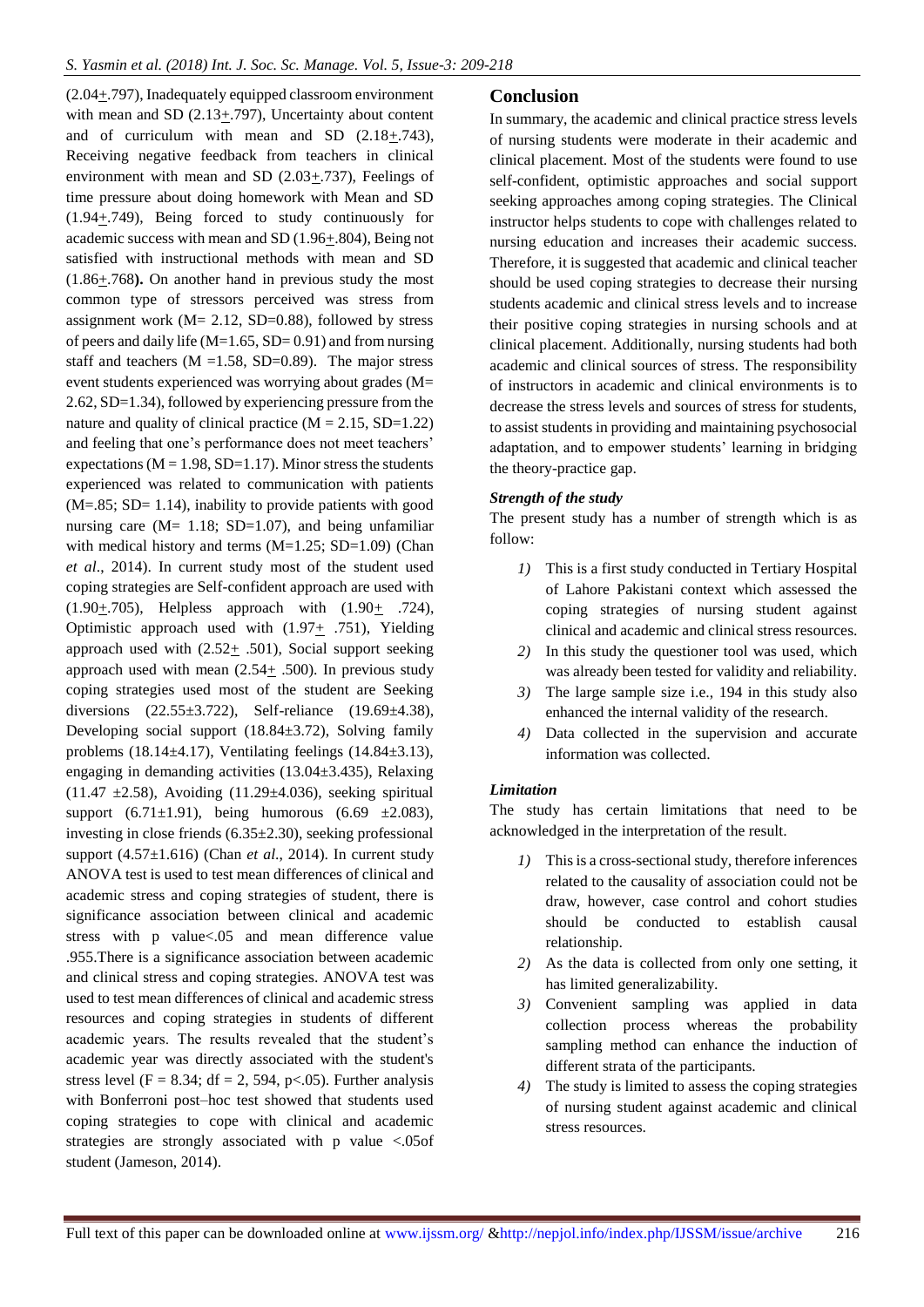# **Recommendation**

Based on the study results, the following strategies are recommended in order to develop coping strategies among nursing student against clinical and academic stress through:

- Hospital leaders should plan and implement effective coping strategies against clinical and academic stress to promote nursing student.
- Creating a more supportive professional nursing practice that allows nursing student to practice to their full opportunities for professional interactions. This can be done through the development of a clinical ladder for advancement within the organization.
- Motivating nursing student through developing reward systems for nursing student based on their workloads and performance.
- Improving the image of nursing profession through effective marketing, good media, as well as emphasizing the actual role of mercy angels.
- Creating opportunities to attract nursing student by strengthening the interpersonal communication and management skills within the academic and clinical placement.
- Enhancing a positive work environment through promotion of teamwork, encouraging continuous education, trust, respect and flexible scheduling.

# **References**

- Acikgoz C, Sahbaz DA and Balbay S (2016). Determination of anionic surfactant adsorption capacity of expanded perlite from aqueous solution. *Feb-Fresenius Environmental Bulletin*: 3447.
- Akhu-Zaheya LM, Shaban IA and Khate WA (2015). Nursing students' perceived stress and influences in clinical performance. *International Journal of Advanced Nursing Studies* **4**(2): 44.
- Allan CL, Sexton CE, Filippini N, Topiwala A, Mahmood A, Zsoldos E, Singh-Manoux A, Shipley MJ, Kivimaki M, Mackay CE, Ebmeier KP (2016) Subthreshold depressive symptoms and brain structure: A magnetic resonance imaging study within the Whitehall II cohort. *Journal of affective disorders* **204**: 219-225.
- Badil B, Shah H, Ali SA, Siddiqui A (2016). Occupational Stress among Nurses of Tertiary Care Hospitals in Karachi, Pakistan. *Journal of Dow University of Health Sciences* **10**(3): 730-740.
- Bahadır-Yılmaz E (2016) Academic and clinical stress, stress resources and ways of coping among Turkish first-year nursing students in their first clinical practice. *Kontakt* **18**(3): e145-e151.
- Blomberg G, Sherin MG, Renkl A, Glogger I and Seidel T (2014) Understanding video as a tool for teacher education: investigating instructional strategies to promote reflection. *Instructional Science* **42**(3): 443- 463.
- Bryan ML, Knutson HA, Howard AW, Ngo H, Batygin K, Crepp JR, Fulton BJ, Hinkley S, Isaacson H, Johnson JA, Marcy GW (2016) Statistics of Long Period Gas Giant Planets in Known Planetary Systems. *The Astrophysical Journal* **821**(2): 89.
- Chan ZC, Chan YT, Lui CW, Yu HZ et al. (2014) Gender differences in the academic and clinical performances of undergraduate nursing students: A systematic review. *Nurse education today* **34**(3): 377-388.
- Demir E, Bektaş T and Laporte G (2014) A review of recent research on green road freight transportation. *European Journal of Operational Research* **237**(3): 775-793.
- Forouzanfar MH, Afshin A, Alexander LT, Anderson HR, Bhutta ZA, Biryukov S, Brauer M, Burnett R, Cercy K, Charlson FJ, Cohen AJ. (2016). Global, regional, and national comparative risk assessment of 79 behavioural, environmental and occupational, and metabolic risks or clusters of risks in 188 countries, 1990–2013: a systematic analysis for the Global Burden of Disease Study 2015. *The Lancet* 388(10053):1659-1724.
- Furukawa S, Fujita T, Shimabukuro M, Iwaki M, Yamada Y, Nakajima Y, Nakayama O, Makishima M, Matsuda M and Shimomura I (2017) Increased oxidative stress in obesity and its impact on metabolic syndrome. *The Journal of clinical investigation* **114**(12): 1752-1761.
- Hawker CL (2012) Physical activity and mental well-being in student nurses. *Nurse education today* **32**(3): 325- 331.
- Huber D, Chaplin WJ, Christensen-Dalsgaard J, Gilliland RL, Kjeldsen H, Buchhave LA, Fischer DA, Lissauer JJ, Rowe JF, Sanchis-Ojeda R and Basu S (2013) Fundamental properties of Kepler planetcandidate host stars using asteroseismology. *The Astrophysical Journal* **767**(2): 127.
- Jameson PR (2014) The effects of a hardiness educational intervention on hardiness and perceived stress of junior baccalaureate nursing students. *Nurse education today* **34**(4): 603-607.
- Jung YK and Park HG (2015) Colorimetric detection of clinical DNA samples using an intercalatorconjugated polydiacetylene sensor. *Biosensors and Bioelectronics* **72**: 127-132.